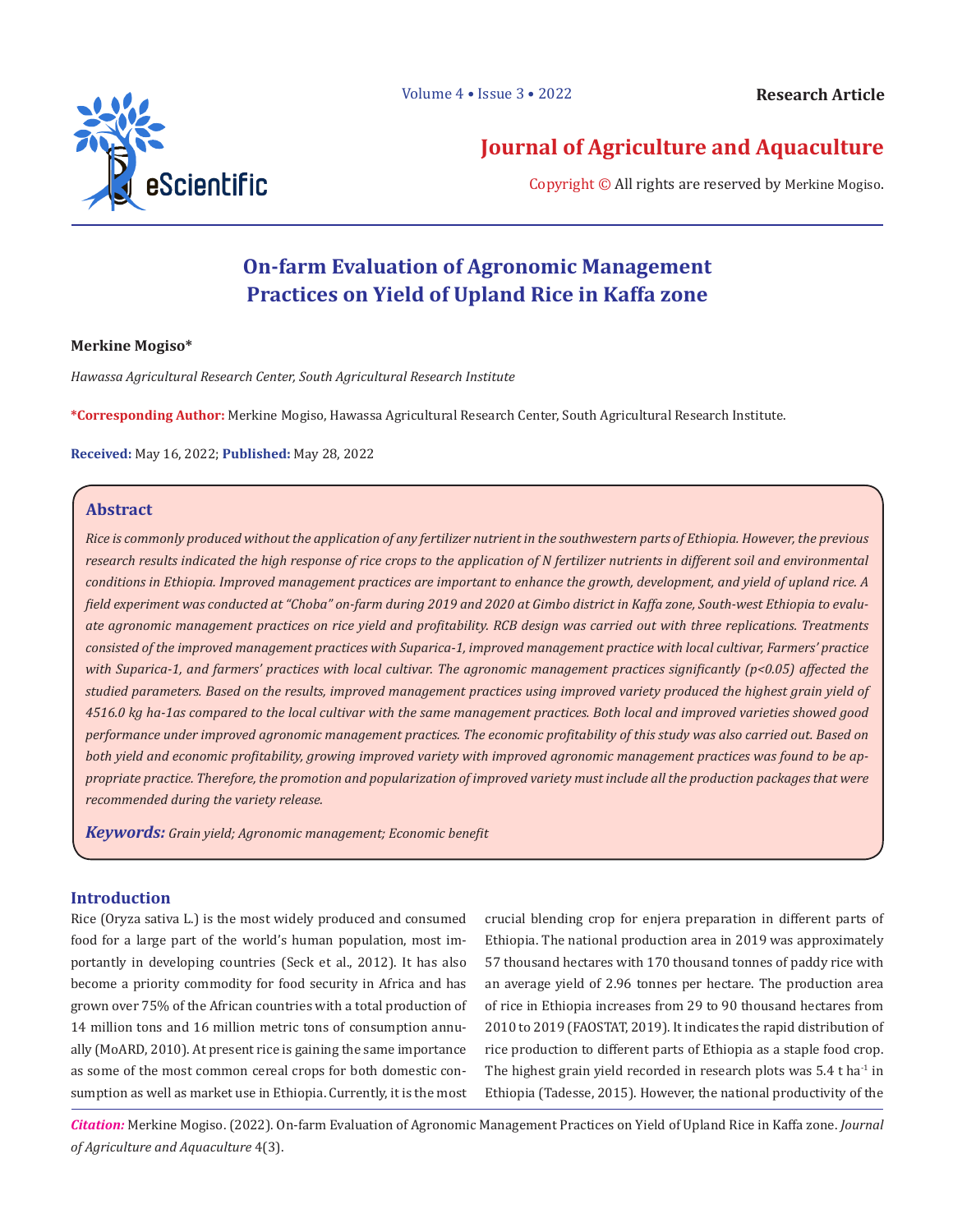crop is still far below the potential of the crop in major rice-producing countries;  $4.0$  t ha<sup>-1</sup> in India,  $5.1$  t ha<sup>-1</sup> in Indonesia,  $5.9$  t ha<sup>-1</sup> in Vietnam, and 7.0 t ha<sup>-1</sup> in China, and 8.8 t ha<sup>-1</sup> in Egypt.

The lowlands of Gimbo in the Kaffa zone are one of the potential areas for rice production, mainly in rain-fed upland ecology. The crop plays an important role for farmers in the area, used as food for home consumption and income source. Bonga Agricultural Research Center has been conducting several variety improvement trials on rice so far. Consequently, several released varieties were evaluated and the best varieties were identified and recommended for production. However, the productivity of these varieties have been declining gradually due to the use of poor management practices. Therefore, it is necessary to study the effect of agronomic management practices on the yield performance of local and improved upland rice varieties to determine and promote the best practices in the area.

#### **Materials and Methods**

#### **Description of the experimental site**

The field experiment was conducted at Choba kebele in the Kaffa zone. Choba is located about 53 kilometers far away from the town of the district, Gimbo. The study area represents the lowland agroecology of the district. It is situated at 07° 24' N latitude and 36° 26' E longitude at an elevation of 1430 meters above sea level. Mean monthly values are in the range of 125-250 mm. The mean temperature ranges from 18.1 to 21.4°C. The soil type is characterized by Vertisols (BoNRD, 2018).

#### **Materials Used for the Experiment**

NPS (48%  $P_2O_{5}$ , 19% N, and, 5% S), and Urea (46% N) were used as inorganic  $P_2O_5$  and N sources.

#### **Planting Material**

The improved rice variety Suparica-1 and local cultivar were used as a test crop.

### **Treatments and Experimental Design**

The experiment was conducted during the main cropping seasons of 2019 and 2020. Treatments consisted of improved management practices with Suparica-1, improved management practice with local cultivar, Farmers practice with Suparica-1 and farmer's practices with local cultivar. Improved management practices used were growing of suparica-1 with row spacing of 2.5cm, seed rate of 80 kg ha-1, three times tillage, three times weeding, application

of fertilizers at the rate of 100 kg NPS and 100 UREA per hectare and farmer's practices were growing local cultivar sowing with broadcasting, using unfixed seed rate, till twice, weed once with herbicide application and without fertilizer application. The rate and time fertilizer application for improved management practices were done as per the recommendations. The experiment was laid out in a randomized complete block design replicated three times considering farmers as replication. A large plot size of 5 m x 10 m area was used.

#### **Data Collection and Measurements**

### *Growth parameters*

**Plant height:** was determined by measuring the length of ten randomly selected sample plants from the ground level to the tip of the panicle in each plot at physiological maturity.

**Panicle length:** done by measuring the length of the panicle from the node where the first panicle branch emerges to the tip of the panicle and determined from an average of ten randomly selected plants per plot.

#### *Yield and yield components*

**The number of tillers (both productive and unproductive) per m2:** The numbers of tillers were determined by counting the tillers from an area of 0.5 m x 0.5 m row plants by using a quadrant in each plot and then converting to a square meter area.

**The number of panicles per m<sup>2</sup>:** The number of panicles was determined by counting the panicles from an area of 0.5 m x 0.5 m row plants of each plot and then converted to a square meter area.

**The number of total spikelets per panicle:** The number of spikelets was determined by counting all spikelets (filled and unfilled) from ten randomly selected panicles of ten sample plants in each plot and averaged.

**The number of filled spikelets per panicle:** The number of spikelets was determined by counting only filled spikelets from ten randomly selected panicles of ten sample plants in each plot and averaged.

**Thousand-grain weight:** was determined by weighing randomly drowned 1000 grains of the well-developed, whole, or undamaged grains and then adjusted to 14% MC.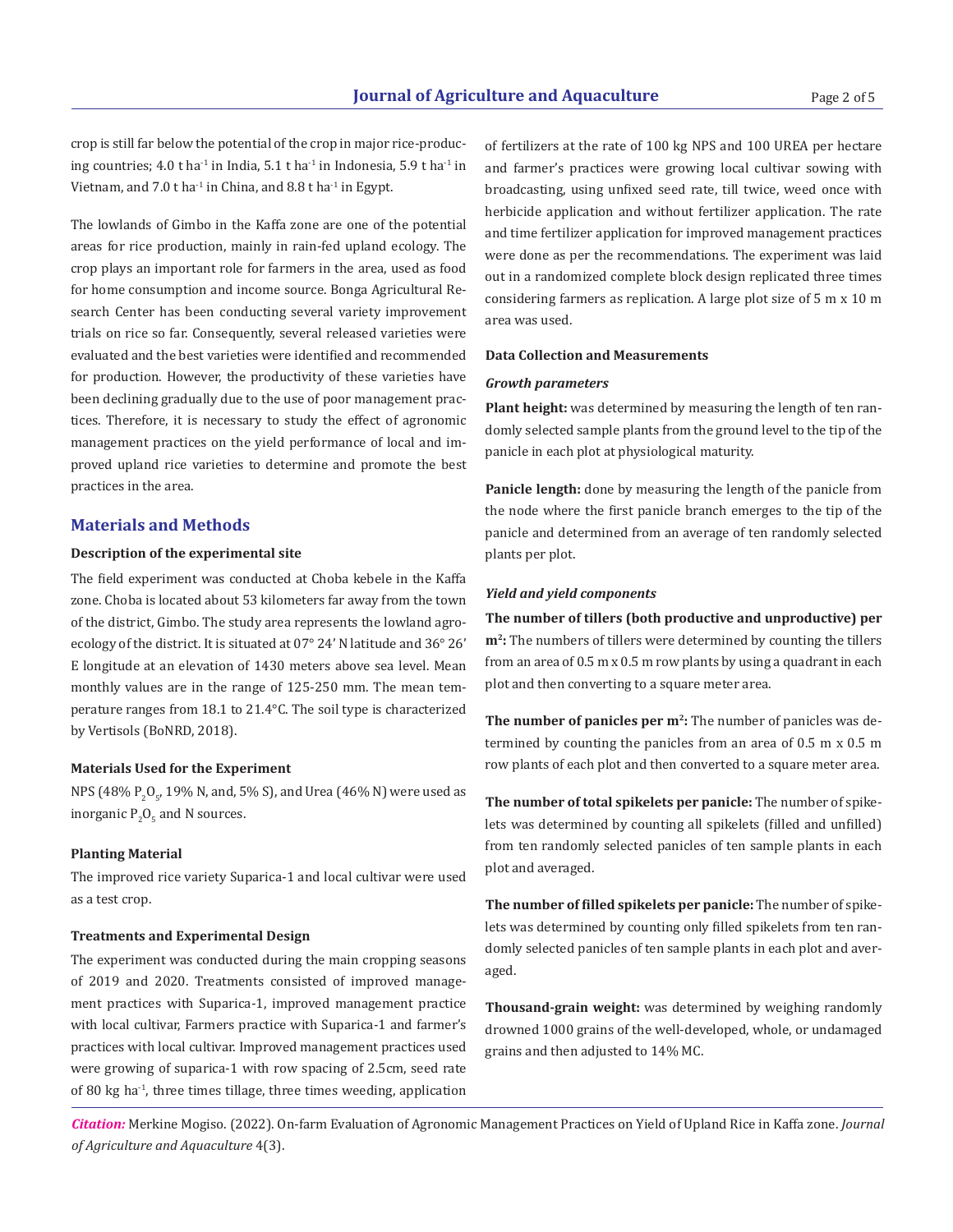**Grain yield:** grain yield was determined by harvesting the rice crop **Results and Discussion** from the plot area, threshed, cleaning, and weighing using an electronic balance, and then adjusted to 14% moisture content.

#### **Statistical Analysis**

The collected data were subjected to analysis of variance (ANOVA) using proc Anova procedures of SAS version 9.3 (SAS Institute, 2002-2010). The treatment means of significant treatment effects were compared using the Least Significant Difference (LSD) test at a 5% probability level (p<0.05).

#### **Partial Budget Analysis**

It was performed using the average grain yield to detect economically gainful management practices. The yields of all treatments were adjusted downward by 10% to reflect possible lower yields expected by the farmers due to differences in management factors. The price of seed was ETB 12 and 15 per kg for local and improved variety, respectively. The local wage rate was ETB 70 per person per day was considered under variable costs. The farm gate price of grain was ETB 10 and 12 per kg for local and improved variety, respectively. A gross farm gate benefit was obtained by multiplying adjusted yield (kg ha<sup>-1</sup>) with farm gate price (ETB kg<sup>-1</sup>); while the marginal rate of return for each treatment was calculated as change of benefit divided by change of cost and multiplied by 100 CIMMYT. 1988. However, economic advantages were determined by arranging treatments in order of increasing costs and then considering MRR between each treatment. Finally, the treatment with the highest MRR was recommended for production.

A combined analysis of variance showed a significant (p<0.05) difference among treatments for grain yield and other parameters studied (Table 3). The highest grain yield (4516.0 kg ha-1) was recorded for improved variety under improved agronomic management practices. However, the lowest grain yield was recorded both for improved variety (2534.8 kg ha-1) and local cultivar (2954.0 kg ha-1) when grown under farmers' management practices. On the other hand, both the local cultivar and improved variety performed well under improved agronomic management practices. The local cultivar grown under improved management practices gave a 24.5% yield advantage over farmer's practices. However, improved variety showed poor performance under farmer's practices, which had a 14.2% of yield reduction as compared to the local cultivar under the same management practice. Improved varieties have a high response to improved management practices, particularly for fertilizer application. In addition, rice is sensitive to weed competition, especially at early growth stages. Weed can cause yield reduction in rice up to 30-35%. The yield advantage of 43.9% and 24.5% was recorded with improved variety and local cultivar, respectively when grown under improved agronomic management practices over farmer's practice. This indicates the possibility to increase the productivity of upland rice sustainably using improved agronomic management practices recommended for a specific crop variety and location. Therefore, it is difficult to promote the yield response of a given improved variety without fulfilling its requirements which were suggested by experts during variety development. Adopting a consistent crop variety and agronomic management system on a farm will develop a more resilient crop production system and provide more sustainable crop yields (Walia, 2021).

| <b>Treat</b> | <b>Parameters</b> |           |           |           |            |            |            |            |
|--------------|-------------------|-----------|-----------|-----------|------------|------------|------------|------------|
|              | <b>PHT</b>        | <b>PL</b> | <b>TN</b> | <b>PN</b> | <b>TSP</b> | <b>FSP</b> | <b>TGW</b> | <b>GYD</b> |
| IP           | 121.5             | 20.3      | 367.3     | 314.0     | 116.2      | 101.5      | 35.0       | 5353.3     |
| <b>FP</b>    | 93.5              | 18.3      | 365.3     | 268.0     | 78.0       | 64.5       | 30.3       | 3311.8     |
| <b>IVFP</b>  | 96.1              | 18.0      | 330.0     | 234.0     | 86.1       | 77.1       | 31.3       | 2864.1     |
| LCIP         | 106.1             | 19.7      | 470.7     | 334.7     | 92.5       | 80.9       | 33.3       | 4673.9     |
| Mean         | 104.3             | 19.1      | 383.3     | 287.0     | 93.2       | 81.0       | 32.5       | 4050.8     |
| LSD(5%)      | 17.0              | 2.1       | 133.4     | 102.5     | 18.3       | 19.6       | 2.3        | 774.07     |
| CV(%)        | 8.2               | 5.4       | 17.4      | 17.8      | 9.8        | 12.1       | 3.6        | 9.6        |

Treat= treatment, IP = Improved practice,  $FP$  = Farmers practice, IVFP = Improved variety with farmers practice, LCIP = Local cultivar with improved practice, PHT = Plant height, PL=Panicle length, TN=Tiller number m<sup>2</sup>, PN=panicle number m<sup>2</sup>, TSP total spikelet's per panicle, FSP=filled spikelet's per panicle, TGW=thousand grain weight and GYD=grain yield kg ha-1

*Table 1: Grain yield and yield components of upland rice as affected by agronomic management practices at Gimbo in 2019.*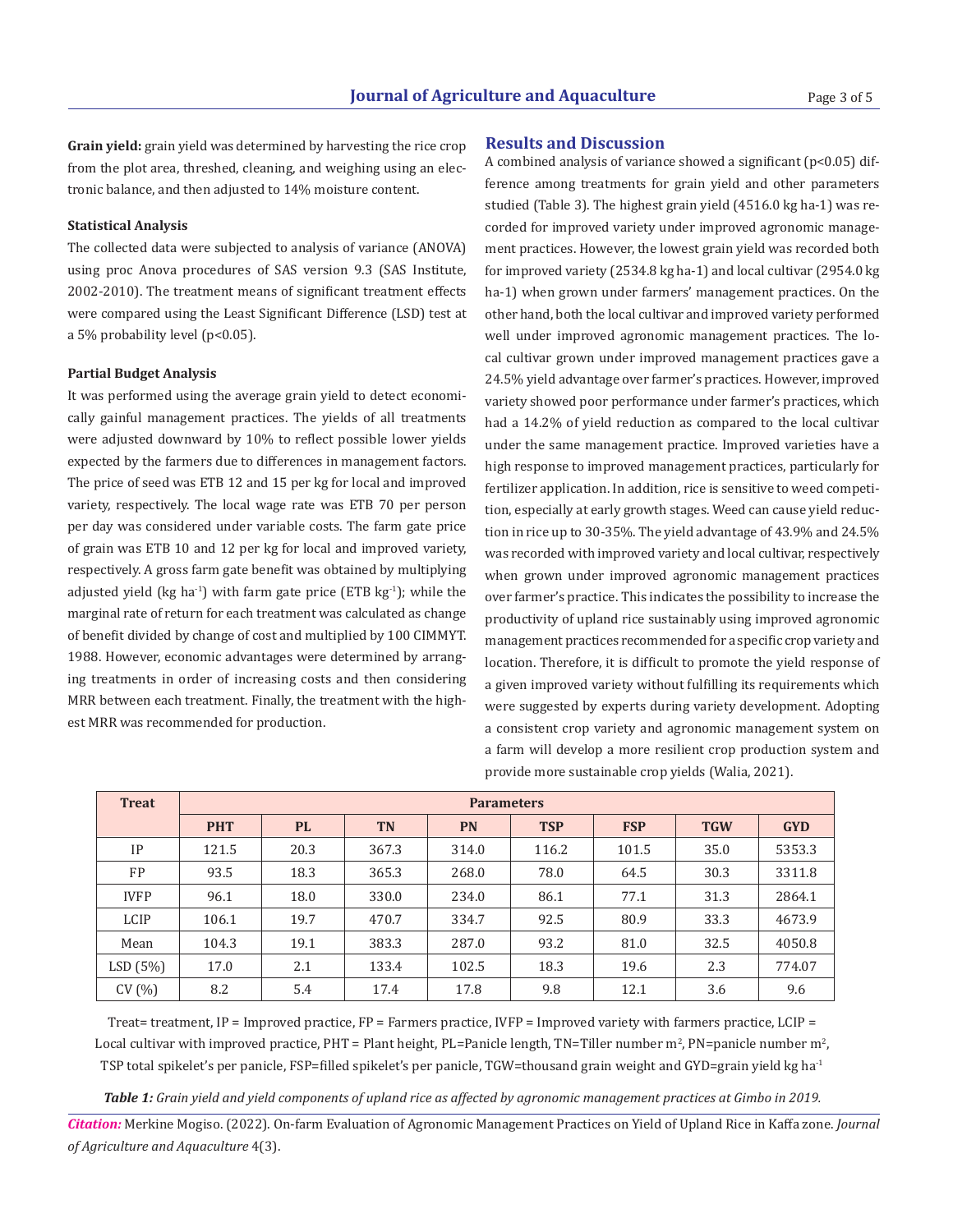| <b>Treat</b> | <b>Parameters</b> |           |           |           |            |            |            |            |
|--------------|-------------------|-----------|-----------|-----------|------------|------------|------------|------------|
|              | <b>PHT</b>        | <b>PL</b> | <b>TN</b> | <b>PN</b> | <b>TSP</b> | <b>FSP</b> | <b>TGW</b> | <b>GYD</b> |
| IP           | 119.5             | 18.8      | 359.3     | 319.3     | 113.2      | 98.1       | 34.0       | 3678.7     |
| FP           | 96.9              | 18.1      | 286.7     | 225.3     | 82.9       | 65.9       | 30.0       | 2596.3     |
| <b>IVFP</b>  | 88.3              | 17.7      | 279.3     | 198.0     | 95.6       | 69.3       | 30.3       | 2205.5     |
| LCIP         | 108.1             | 19.9      | 392.0     | 324.7     | 103.8      | 83.9       | 30.3       | 3149.4     |
| Mean         | 103.2             | 18.6      | 329.3     | 266.8     | 98.9       | 79.3       | 31.2       | 2907.5     |
| LSD(5%)      | 11.7              | 1.9       | 95.7      | 37.9      | 19.4       | 15.4       | 2.3        | 861.8      |
| CV(%)        | 5.7               | 5.0       | 14.5      | 7.1       | 9.8        | 9.7        | 3.7        | 14.8       |

Treat= treatment, IP = Improved practice,  $FP$  = Farmers practice, IVFP = Improved variety with farmer's practice, LCIP = Local cultivar with improved practice, PHT = Plant height, PL=Panicle length, TN=Tiller number m<sup>2</sup>, PN=panicle number m<sup>2</sup>, TSP total spikelet's per panicle, FSP=filled spikelet's per panicle, TGW=thousand grain weight and GYD=grain yield kg ha-1

*Table 2: Grain yield and yield components of upland rice as affected by agronomic management practices at Gimbo in 2010.*

| <b>Treat</b> | <b>Parameters</b> |           |           |           |            |            |            |            |  |
|--------------|-------------------|-----------|-----------|-----------|------------|------------|------------|------------|--|
|              | <b>PHT</b>        | <b>PL</b> | <b>TN</b> | <b>PN</b> | <b>TSP</b> | <b>FSP</b> | <b>TGW</b> | <b>GYD</b> |  |
| IP           | 120.5             | 19.6      | 363.3     | 316.7     | 114.7      | 99.8       | 34.5       | 4516.0     |  |
| FP           | 95.17             | 18.2      | 326.0     | 246.7     | 80.4       | 65.2       | 30.2       | 2954.0     |  |
| <b>IVFP</b>  | 92.2              | 17.9      | 304.7     | 216.0     | 90.8       | 73.2       | 30.8       | 2534.8     |  |
| LCIP         | 107.1             | 19.8      | 431.3     | 329.7     | 98.1       | 82.4       | 31.8       | 3911.7     |  |
| Mean         | 103.7             | 18.9      | 356.3     | 277.3     | 96.0       | 80.2       | 31.8       | 3479.1     |  |
| LSD(5%)      | 11.4              | 1.8       | 75.1      | 50.5      | 14.4       | 11.1       | 2.6        | 1194.7     |  |
| CV(%)        | 7.1               | 5.2       | 16.3      | 14.0      | 9.8        | 11.0       | 3.6        | 11.8       |  |

Treat= treatment, IP = Improved practice,  $FP$  = Farmers practice, IVFP = Improved variety with farmer's practice, LCIP = Local cultivar with improved practice, PHT = Plant height, PL=Panicle length, TN=Tiller number m<sup>2</sup>, PN=panicle number m<sup>2</sup>, TSP total spikelet's per panicle, FSP=filled spikelet's per panicle, TGW=thousand grain weight and GYD=grain yield kg ha<sup>-1</sup>

*Table 3: The combined (2019 and 2020) values of grain yield and yield components of upland rice as affected by agronomic management practices at Gimbo.* 

A partial budget analysis was also carried out to check the profitability of management practices to compare treatments because of economic profitability rather than only looking at the maximum biological yield (CIMMYT, 1998). Based on this, the highest net benefit was obtained from improved variety under improved management practice while the lowest net benefit was obtained from the local cultivar under farmer's management practice (Table 4). Accordingly, the highest economic benefit was recorded for improved variety under improved agronomic management practice.

## **Conclusion**

Implementation of the recommended agronomic management practices improves the productivity of crops with quality. Crop

management practice is the set of agricultural practices applied to improve the growth, development, and yield of crops. Improved rice variety under improved agronomic management practices had given higher grain yield as compared to same varieties under farmer's practice. In addition to this, the local cultivar also showed better yield performance as compared to farmer's practices under improved agronomic management practices. On the other hand, the improved variety had given the lowest yield even from the local cultivar under farmer's practice. This indicates that improved variety alone cannot give the expected yield if the other production packages are not properly applied. The yield advantage of 43.9% and 24.5% was recorded with improved variety and local cultivar,